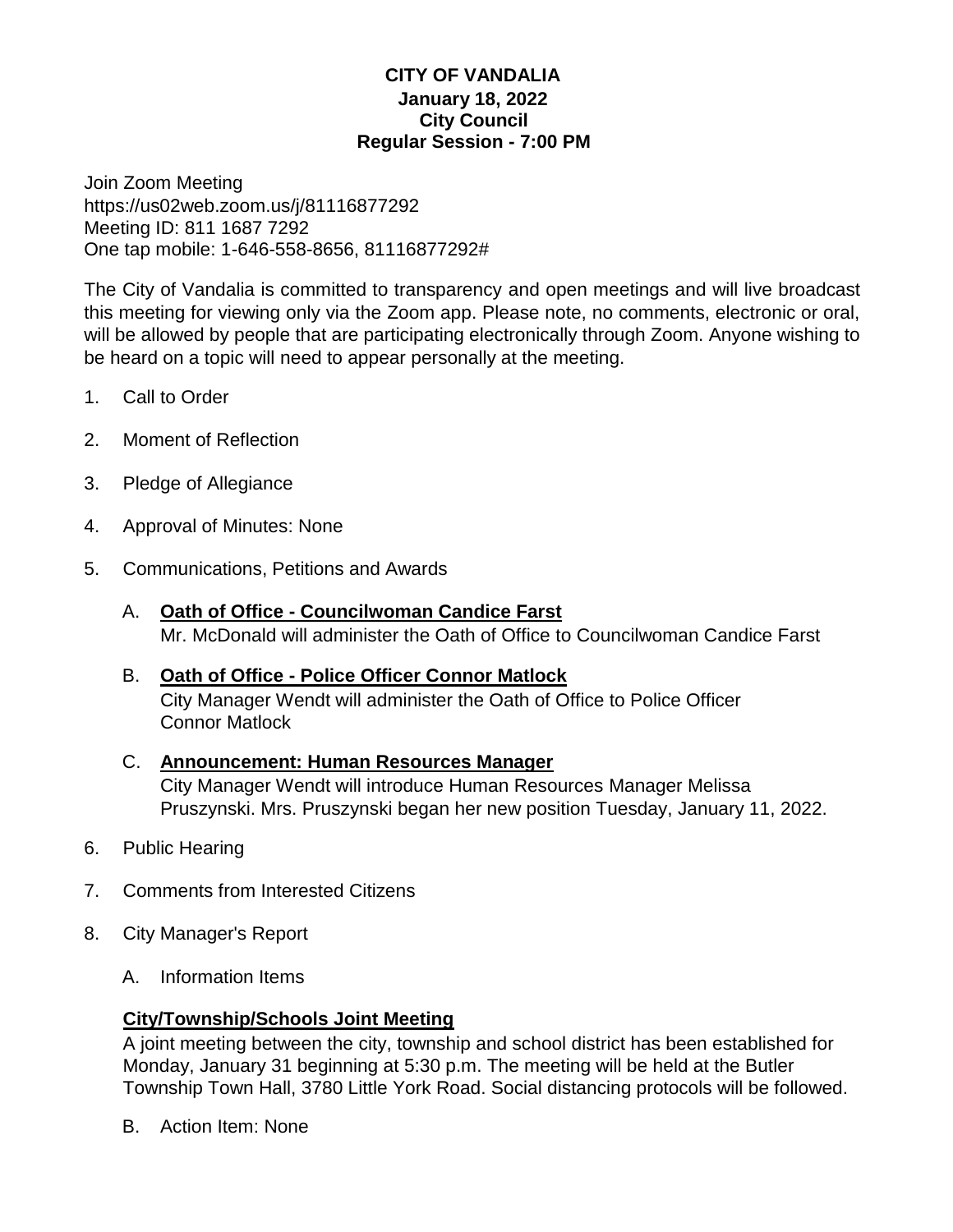### 9. Old Business

- 10. Resolutions
	- A. 22-R-03 A Resolution Authorizing The Purchase Of Ten Sets Of Lion Apparel Fire Protective Clothing, Requested By The Division Of Fire, From Phoenix Safety Outfitters At A Price Of \$33,774
	- B. 22-R-04 A Resolution Awarding The Bid For Three Police Patrol Vehicles Requested By The Division Of Police To Beau Townsend Ford In The Amount Of \$130,350 As The Lowest And Best Bid And Declaring Two Existing Police Patrol Vehicles Being Replaced Surplus Property
	- C. 22-R-05 A Resolution Awarding The Bid For One Unmarked Sport Utility Vehicle Requested By The Division Of Police To Beau Townsend Ford In The Amount Of \$46,440 As The Lowest And Best Bid
	- D. 22-R-06 A Resolution Authorizing The Purchase For Ten Flock Safety Cameras, With Installation Costs Requested By The Division Of Police, From Flock Safety In The Amount Of \$30,000
	- E. 22-R-07 A Resolution Declaring A Moratorium On Acceptance, Consideration And/Or Granting Of Any Applications For Zoning Regarding The Manufacturing And/Or Sale Of 1.3g And 1.4g Fireworks
- 11. Ordinances First Reading: None
- 12. Ordinances Second Reading
	- A. 22-01 An Ordinance Vacating Unnecessary Right Of Way To The Abutting Land Owner And Maintaining All Easements Therein
- 13. Ordinances Emergency
	- A. 22-02 An Ordinance Approving Individual Assessments Amounts And Directing The Finance Director Or Her Designee To Certify The Amounts To The County Auditor For Collection And Declaring An Emergency
	- B. 22-03 An Ordinance Authorizing An Amendment To The City Manager Contract And Declaring An Emergency
- 14. Reports from Boards and Commissions
	- A. **Conditional Use– 22 Ranchview Drive**

The Applicant, Rick Turner, has submitted an application requesting a conditional use permit to allow the use of fuel station on the property located at 22 Ranchview Drive in the Downtown Business (DB) Zoning District. The proposal is to raze the existing fuel station and amenities to make way for the construction of a new fuel